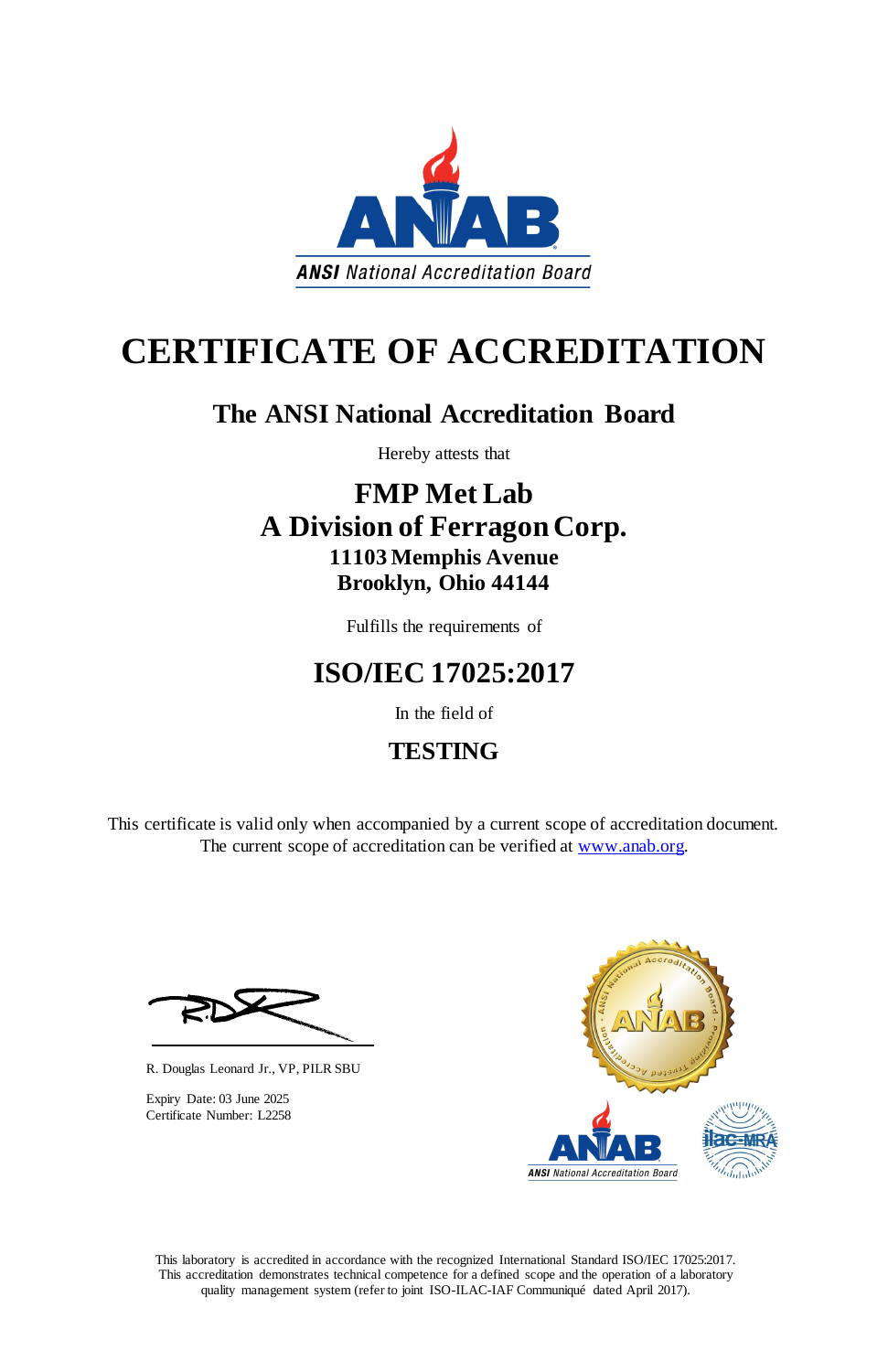

### **SCOPE OF ACCREDITATION TO ISO/IEC 17025:2017**

#### **FMP Met Lab**

A Division of Ferragon Corp. 11103 Memphis Avenue Brooklyn, Ohio 44144 Mark Slack 216 671 6161

### **TESTING**

Valid to: **June 3, 2025** Certificate Number: **L2258** 

#### **Mechanical**

| <b>Specific Tests and/or</b><br><b>Properties Measured</b> | <b>Specification, Standard,</b><br><b>Method, or Test Technique</b> | <b>Items, Materials or</b><br><b>Product Tested</b> | <b>Key Equipment or</b><br><b>Technology</b>                     |
|------------------------------------------------------------|---------------------------------------------------------------------|-----------------------------------------------------|------------------------------------------------------------------|
| Ultimate Tensile Strength                                  | <b>ASTM E8, A370</b><br><b>DIN EN ISO 6892-1</b>                    | Metal Plate,<br>Sheet and Strip                     | Load Cell $-60000$ lbf<br>capacity                               |
| Yield Strength                                             | ASTM E8, A370<br><b>DIN EN ISO 6892-1</b>                           | Metal Plate,<br>Sheet and Strip                     | Load Cell $-60000$ lbf<br>capacity                               |
| Elongation                                                 | <b>ASTM E8, A370</b><br><b>DIN EN ISO 6892-1</b>                    | Metal Plate,<br>Sheet and Strip                     | Strain Gauge Extensometer;<br>Manual Gauge Length Punch          |
| n-Value Strain Hardening<br>Exponent                       | ASTM E646<br><b>DIN EN ISO 6892-1</b>                               | <b>Metallic Sheet Materials</b>                     | <b>Strain Gauge Extensometer</b>                                 |
| Rockwell Hardness                                          | <b>ASTM E18</b>                                                     | Metal Plate,<br>Sheet and Strip                     | Rockwell Hardness Machines                                       |
| Superficial Hardness                                       | <b>ASTM E18</b>                                                     | Metal Plate,<br>Sheet and Strip                     | Rockwell Hardness Machines                                       |
| Metallographic Specimen<br>Preparation                     | <b>ASTM E3</b>                                                      | Metal Plate,<br>Sheet and Strip                     | Automatic and Manual<br>Metallographic Mounting and<br>Polishing |
| Microetching Metals                                        | ASTM E407                                                           | Metal Plate,<br>Sheet and Strip                     | <b>Manual Chemical Etchants</b>                                  |
| Grain Size                                                 | <b>ASTM E112</b>                                                    | Metal Plate,<br>Sheet and Strip                     | <b>Optical Microscopy</b> ; Digital<br>Photography and Software  |
| Inclusion Content of Steel                                 | <b>ASTM E45</b><br>Method A                                         | Metal Plate,<br>Sheet and Strip                     | <b>Optical Microscopy</b> ; Digital<br>Photography and Software  |
| Depth of Decarburization                                   | ASTM E1077                                                          | Metal Plate,<br>Sheet and Strip                     | <b>Optical Microscopy</b> ; Digital<br>Photography and Software  |